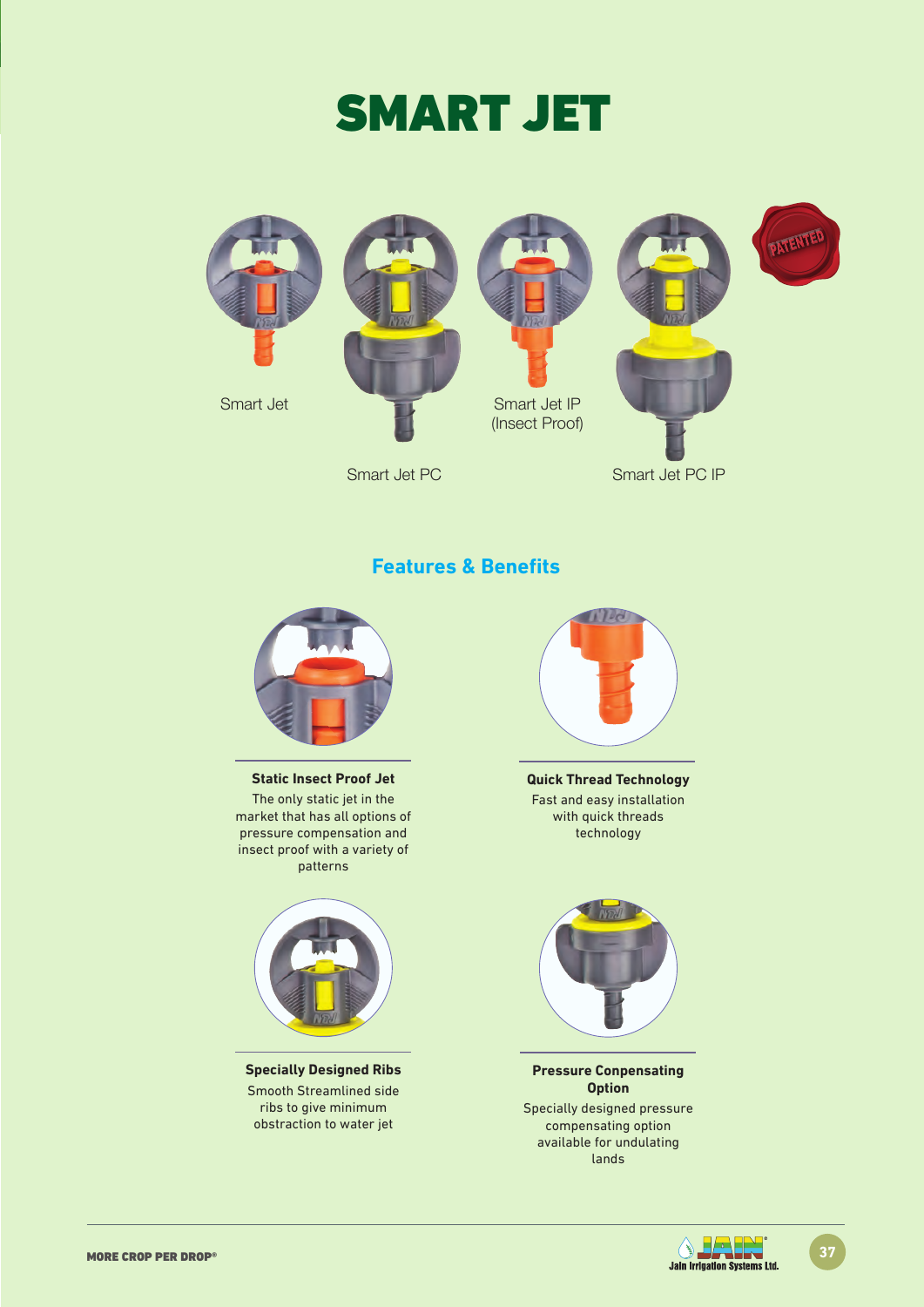## Smart Jet

- All models use the same frame for each unique jet pattern.
- Exclusive approach of insect Proof based on extended nozzles.
- Insect Proof model reduces plugging and amount of labor needed to check plugging PC model maintains flow and enables using longer laterals.
- No wear & tear.
- Large variety of nozzles & jet patterns With different jet patterns, Smart Jet family can match any tree spacing.
- Adaptors are available for matching Smart Jet to NDJ spikes (31, 36 & 37) and 5.8mm rod.
- For young trees Smart Cap to limit wetted area. To be removed for larger wetted area (mature trees)
- Full and wide range of options makes it easy and economical to match any application.
- Smart Cap to limit wetted area for irrigating young trees.

#### **Application**

For orchards, vineyards, citrus and landscape

#### **Specifications**

Smart Jet & Smart Jet IP: Flow rates: 15 to 136 lph Recommended working pressure: 0.7 to 3.0 kg/cm² Required filtration: 130microns (120 mesh)

Smart Jet PC & Smart Jet PC IP: Flow rates: 17 to 85 lph Recommended working pressure: 1.0 to 3.0 kg/cm² Required filtration: 130microns (120 mesh)



### **Performance Graph - Smart Jet PC**

**Smart Jet Assembly**

Stake

Smart Jet

Extention Tube

**Extention** lub

Take Off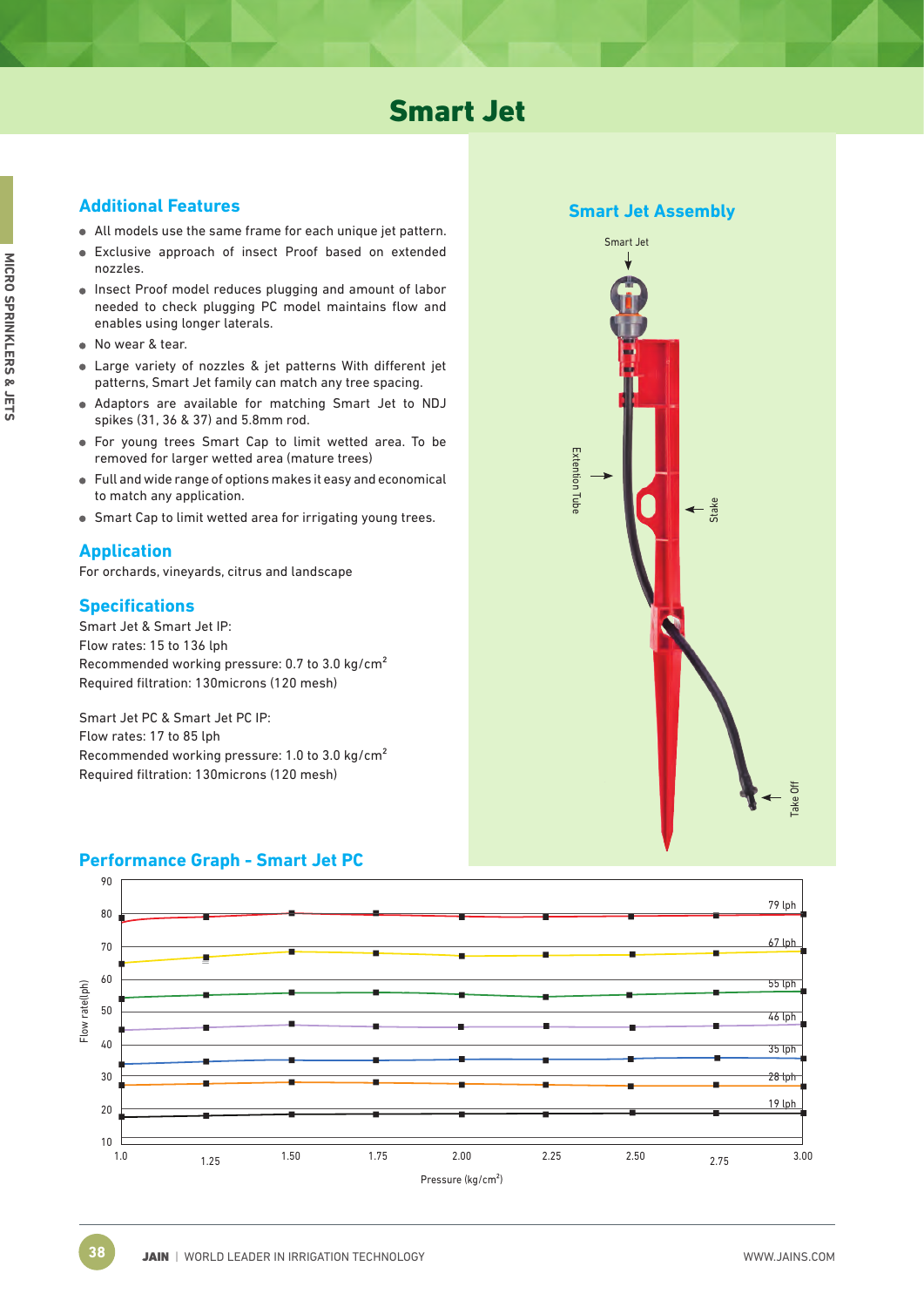# Smart Jet

|                                                             |      |                       |            | Distribution Pattern & Wetted Diameters (m) |                |      |       |        |          |            |      |                 |
|-------------------------------------------------------------|------|-----------------------|------------|---------------------------------------------|----------------|------|-------|--------|----------|------------|------|-----------------|
| <b>Nozzle</b><br><b>Nozzle</b><br>P<br>Dia<br>Color<br>(mm) |      | (Kg/cm <sup>2</sup> ) | Q<br>(lph) |                                             |                |      |       |        |          | $\sqrt{2}$ |      |                 |
|                                                             |      |                       |            | J                                           | U              | C    | A Low | A High | $S^{**}$ | SF**       | н    | ı<br>(Inverted) |
|                                                             |      | 0.7                   | 15         | 3.3                                         | 3.8            | 4.7  | 3.2   | 3.7    | 3.2      | 1.9        | 3.7  | 3.2             |
|                                                             |      | 1.0                   | 19         | 3.9                                         | 4              | 5    | 3.9   | 4.3    | 3.7      | 2.6        | 4.4  | 3.8             |
| <b>Black</b>                                                | 0.64 | 1.5                   | 23         | 4.2                                         | 4.6            | 5.6  | 4.3   | 4.6    | 4.2      | 3.4        | 5.2  | 4.2             |
|                                                             |      | 2.0                   | 27         | 4.4                                         | 4.8            | 5.9  | 4.7   | 4.8    | 4.3      | 4          | 5.7  | 4.8             |
|                                                             |      | 2.5                   | 30         | 4.7                                         | 5.3            | 6.5  | 4.8   | 5.47   | 4.5      | 3.8        | 6.2  | 5.1             |
|                                                             |      | 3.0                   | 33         | 4.8                                         | 5.6            | 6.7  | 5.2   | 5.6    | 4.7      | 3.8        | 6.4  | 5.3             |
|                                                             |      | 0.7                   | 23         | 3.8                                         | 4.4            | 5.4  | 3.7   | 4.3    | 3.9      | 3.2        | 4.1  | 3.8             |
|                                                             |      | 1.0                   | 28         | 4.4                                         | 4.8            | 6.1  | 4.3   | 4.8    | 4.4      | 4          | 5    | 4.4             |
|                                                             |      | 1.5                   | 34         | 4                                           | 5.6            | 7.1  | 5.2   | 5.8    | 4.8      | 4.5        | 5.6  | 5.3             |
| Orange                                                      | 0.86 | 2.0                   | 40         | 5.4                                         | 6.2            | 7.6  | 5.5   | 6.2    | 4.9      | 4.6        | 6.5  | 5.9             |
|                                                             |      | 2.5                   | 45         | 5.6                                         | 6.7            | 8.6  | 5.8   | 6.5    | 5.3      | 4.6        | 7    | 6.7             |
|                                                             |      | 3.0                   | 49         | 6                                           | 7.2            | 9.1  | 6.1   | 7      | 5.5      | 4.6        | 7.4  | 7.4             |
|                                                             |      | 0.7                   | 28         | 4.1                                         | 4.5            | 6    | 4.5   | 4.8    | 4.3      |            | 4.3  | 4.4             |
|                                                             |      | 1.0                   | 34         | 4.8                                         | 5.2            | 6.9  | 5.1   | 5.7    | 4.7      |            | 5.1  | 4.9             |
|                                                             |      | 1.5                   | 42         | 5.7                                         | 6              | 7.9  | 5.7   | 6.2    | 5.1      |            | 6.1  | 5.9             |
| Blue                                                        | 0.94 | 2.0                   | 49         | 6.2                                         | 6.5            | 8.9  | 6.3   | 7      | 5.5      |            | 6.9  | 6.7             |
|                                                             |      | 2.5                   | 54         | 6.6                                         | 6.9            | 9.5  | 6.7   | 7.3    | 5.9      |            | 8.0  | 7.0             |
|                                                             |      | 3.0                   | 60         | 7.1                                         | 7.1            | 10.2 | 7.1   | 7.8    | 6.4      |            | 8.6  | 7.5             |
|                                                             | 1.1  | 0.7                   | 39         | 5                                           | 5.4            | 6.7  | 4.8   | 5.6    | 4.8      |            | 5.1  | 4.8             |
|                                                             |      | 1.0                   | 46         | 6.1                                         | 6.1            | 7.8  | 5.7   | 6.2    | 5.3      |            | 5.9  | 5.5             |
|                                                             |      | 1.5                   | 57         | 606                                         | 7.3            | 8.7  | 6.2   | 7.2    | 6.1      |            | 6.7  | 6.4             |
| Violet                                                      |      | 2.0                   | 66         | 7.3                                         | 7.9            | 9.9  | 7.1   | 7.8    | 6.7      |            | 8.2  | 7.4             |
|                                                             |      | 2.5                   | 74         | 7.8                                         | 8.6            | 10.8 | 7.6   | 8.7    | 7.1      |            | 9.2  | 8.2             |
|                                                             |      | 3.0                   | 81         | 8.4                                         | 9.1            | 11.7 | 7.8   | 9.1    | 7.6      |            | 10.1 | 8.6             |
|                                                             |      | 0.7                   | 45         | 4.9                                         | 6              | 6.9  | 5.1   | 5.8    | 5.1      |            | 5.5  | 5               |
|                                                             |      | 1.0                   | 54         | 5.9                                         | 6.7            | 8.1  | 6.1   | 6.9    | 5.8      |            | 6.7  | 6               |
|                                                             | 1.2  | 1.5                   | 67         | 6.9                                         | 7.6            | 9.2  | 6.9   | 7.8    | 6.3      |            | 7.7  | 7.1             |
| Green                                                       |      | 2.0                   | 78         | 7.7                                         | 8.6            | 10.6 | 7.3   | 8.4    | 6.9      |            | 8.7  | 8.2             |
|                                                             |      | 2.5                   | 86         | 8.6                                         | 9.3            | 11.4 | 8     | 8.7    | 7.4      |            | 10.1 | 8.9             |
|                                                             |      | 3.0                   | 95         | 9.5                                         | 10             | 12.5 | 8.4   | 9.3    | 8.3      |            | 10.8 | 9.5             |
|                                                             |      | 0.7                   | 57         | 5.7                                         | 6.3            | 7.3  | 6     | 6.5    | 5.6      |            | 5.9  | 5.7             |
| Yellow                                                      | 1.34 | 1.0                   | 68         | 6.7                                         | 7.3            | 8.5  | 6.9   | 7.4    | 6.5      |            | 7    | 7.1             |
|                                                             |      | 1.5                   | 84         | 7.7                                         | 8.7            | 9.9  | 8     | 8.6    | 7.3      |            | 8.7  | 8.6             |
|                                                             |      | 2.0                   | 96         | 8.5                                         | 9.7            | 11.5 | 8.7   | 9.4    | 8.0      |            | 9.9  | 9.6             |
|                                                             |      | 2.5                   | 108        | 9.6                                         | 10.8           | 12.6 | 9.3   | 9.9    | 8.8      |            | 11   | 10.8            |
|                                                             |      | 3.0                   | 119        | 10.6                                        | 11.3           |      | 9.7   |        | 9.5      |            |      | 11.4            |
|                                                             |      | 0.7                   |            | 6                                           | 7 <sup>7</sup> | 13.4 |       | 10.2   |          |            | 11.6 | 6               |
|                                                             | 1.44 |                       | 65         |                                             |                | 7.8  | 6.3   | 7.1    | 5.9      |            | 6.3  |                 |
|                                                             |      | 1.0                   | 77         | $\sqrt{7}$                                  | 8.1            | 9.4  | 7.4   | 8.2    | 6.7      |            | 7.2  | 7.3             |
| Red                                                         |      | 1.5                   | 96         | 8.3                                         | 9.7            | 11   | 8.6   | 9.7    | 7.6      |            | 9.3  | 8.9             |
|                                                             |      | 2.0                   | 110        | 9.2                                         | 10.8           | 12.5 | 9.7   | 10.4   | 8.6      |            | 10.3 | 9.9             |
|                                                             |      | 2.5                   | 124        | 10.1                                        | 11.7           | 13.4 | 10.8  | 11.2   | 9.4      |            | 11.7 | 11              |
|                                                             |      | $3.0\,$               | 136        | 10.9                                        | 12.2           | 14.3 | 11.2  | 11.5   | 10.1     |            | 12   | 11.9            |

### **Smart Jet & Smart Jet IP. Distribution Patterns and wetted diameters (m) Tested at 0.25m height**

*P= Pressure; Q= Discharge; D = Diameter;* 

*\*Tested at 0.6 m height*

*\*\* Pattern width 0.8 - 1.2 m*

*Tested under laboratory conditions*